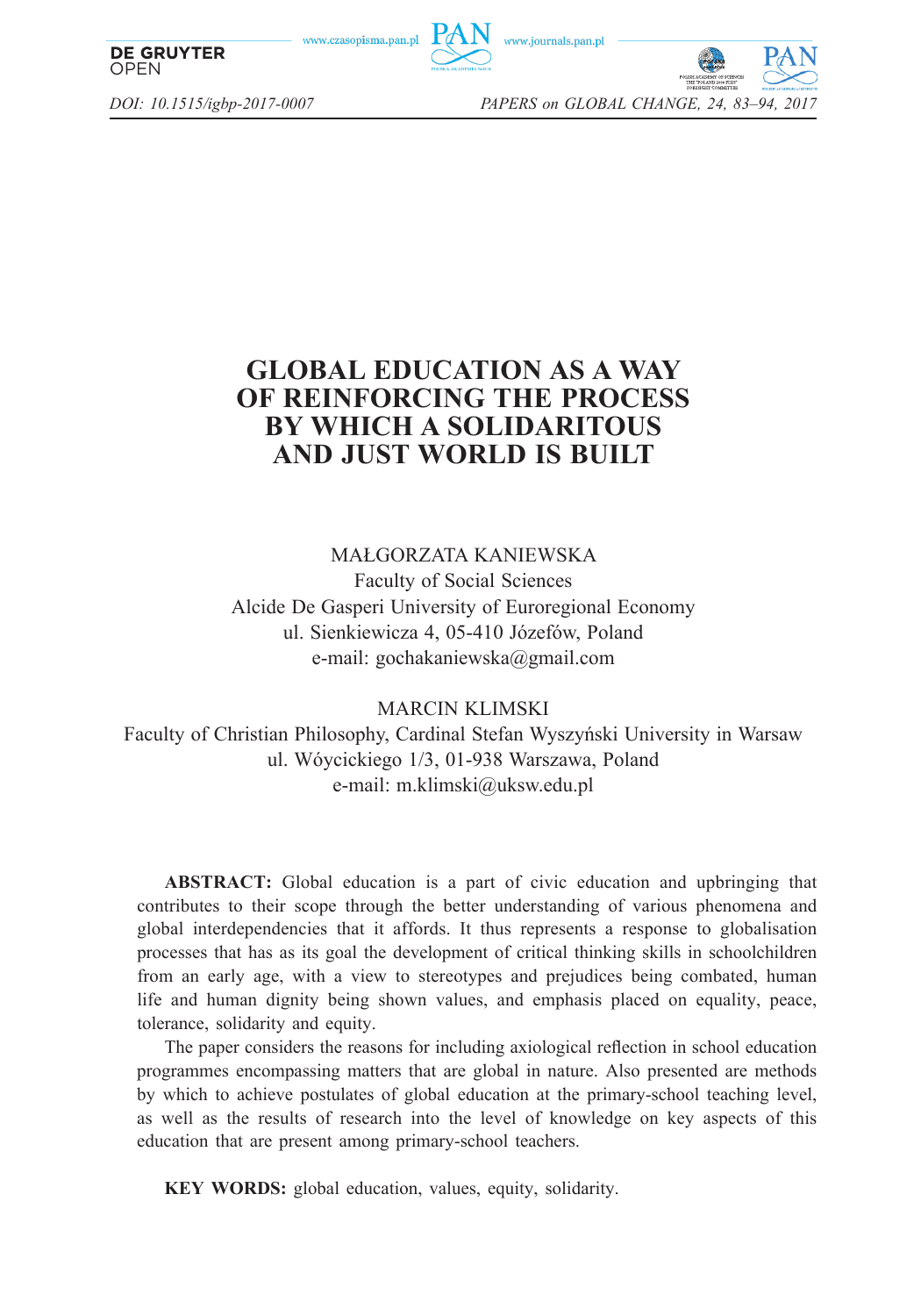www.czasopisma.pan.pl

84 *Małgorzata Kaniewska, Marcin Klimski*

# **INTRODUCTION**

The concept of globalisation is the subject of many debates and discussions seeking to explain key changes ongoing in today's world. It became a fact in the last century and entails the emergence of worldwide economic relationships, the development of communications and the activity of international corporations. Instantaneous information flow and global transfers of goods both make people aware of the potential for interdependence. Globalisation is also linked irrevocably with modernity. However, notwithstanding the many positive aspects associated with the concept, it needs to be noted that the market economy as it looks at present leads to the widening of disparities, above all in the economic sense, between the rich North and the poor South. It also gives rise to overexploitative policy where the use of the world's natural resources is concerned, and hence to devastation and degradation in areas far from the centres of large cities.

A steadily-developing world full of modern technology faces entirely new problems and challenges whose scope extends far beyond a person's immediate surroundings, indeed beyond the borders of countries and even the limits of continents. If new problems are to be counteracted, an innovative approach to education must be taken, in order that this can allow for a better understanding of the interdependence pertaining between a person's own life and the life of others across the world, in the context of a multicultural global society that is ever-changing. Global education comes face to face with the new dilemmas, and underpinning it are values of a cognitive nature. Understood in this way, they can offer support to education, as well as representing a motivation for action, and as a premise upon which conflicts in the socio-natural environment may be resolved.

# **GLOBAL EDUCATION – AN EXPLANATION OF THE CONCEPT**

Explaining the concept of global education is not an easy task, given the lack of any one, universally-binding definition. However, in the Maastricht Global Education Declaration adopted by the European Congress on Global Education, it is possible to find a definition to the effect that:

"Global Education is education that opens people's eyes and minds to the realities of the world, and awakens them to bring about a world of greater justice, equity and human rights for all." Furthermore, it is offers "global dimensions of Education for Citizenship", and is "understood to encompass Development Education, Human Rights Education, Education for Sustainability, Education for Peace and Conflict Prevention and Intercultural Education" (*Edukacja* … 2017). In turn, Poland's *Encyklopedia Powszechna PWN* regards it as "a concept by which education is internationalised, which has as its aim the imbuing of the young generation with a global awareness" (Encyklopedia.pwn.pl 2017). Beyond even that, there is a definition devised in 2011 by an inter-sectoral team founded from among representatives of Poland's Ministries of National Education,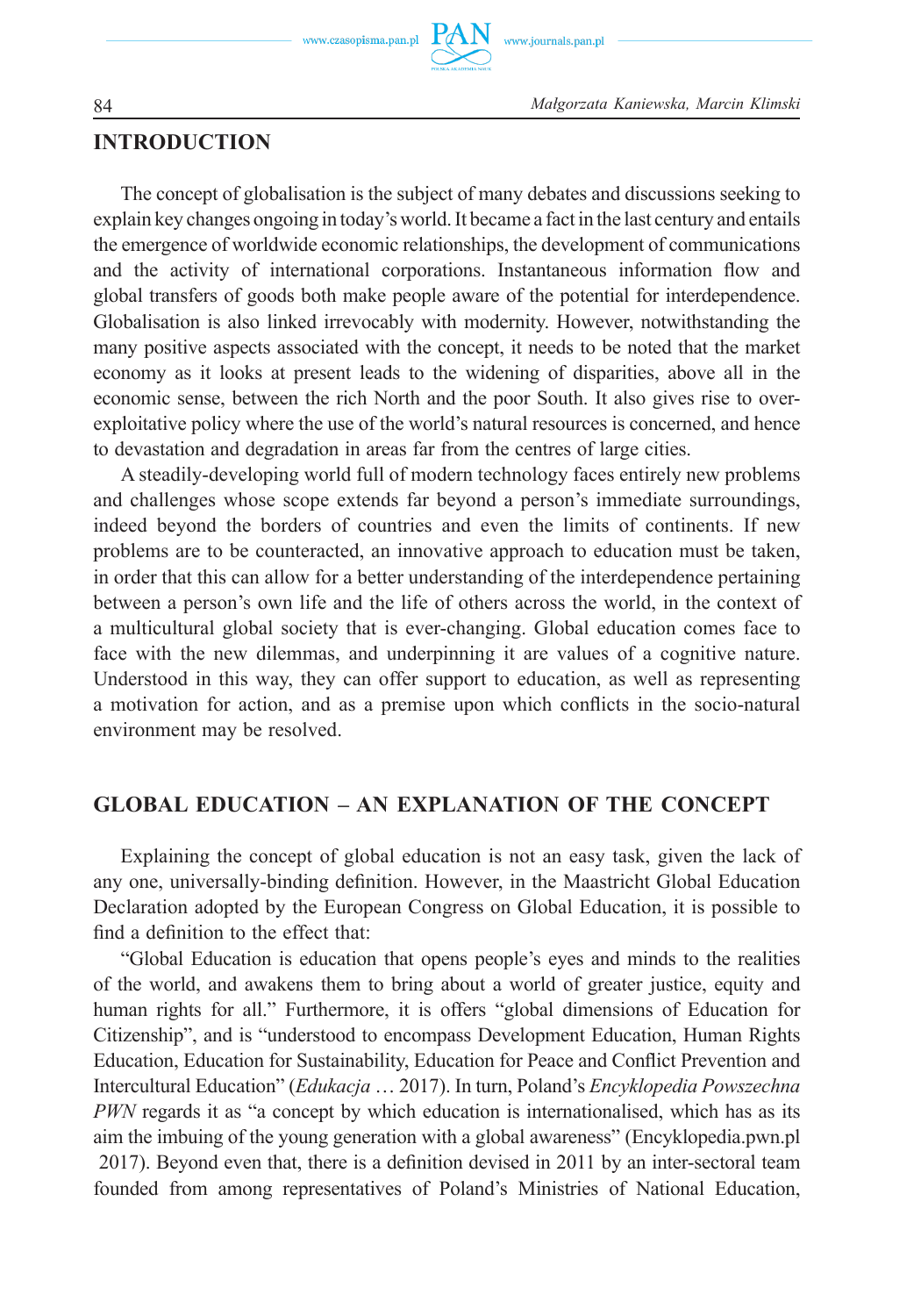Foreign Affairs and the Environment, as well as establishments engaged in the further training of teachers, higher education establishments and NGOs. In translation, this would see global education as a component element of civic education and upbringing that extends the scope of both by instilling an awareness of the existence of global phenomena and interdependences. Its main aim is therefore seen as to prepare recipients to face up to challenges the whole of humankind has to deal with. By interdependence we in turn understand mutual linkages and interpenetration of cultural, environmental, economic, social, political and technological systems (*Raport… 2017*). The authors of the document in question emphasise that global education is of rather similar scope to the concept of education for development, education for sustainable development and education in the name of global citizenship. Naturally, the lack of a unified definition of sustainable development casts its shadow here too, as efforts are made to add detail to the terms used above. Those taking up the subject in their studies in fact focus mainly on ways of promoting education that serves sustainable development and global education, with these being grounded in the context of the cultures of different countries by way of education, and not simply conceptually. "The main objective of education for sustainable development is to confer upon all people the knowledge and motivations needed for action in the name of sustainable development and life in accordance with its principles (…), with this being perceived as a continuous process in the circumstances of a changing world" (*Edukacja…* 2009, 21).

In fact, the lack of a single, universally-binding definitions of global education and education for sustainable development may also link up with the fact that these kinds of education respond to needs and problems that are actually different from one country to another. However, there is no doubt that they represent an educational response to globalisation processes. For their part, the authors of this study note that global education differs from education for sustainable development in going into far greater detail about – and stressing far more – a partnership model, whereby nations, cultures and religions can cooperate on both the micro and macro levels. And indeed a key place within global education is taken by the concept of interdependence, while a key aim is clearly the revealing of correlations present – and operating actively – in all spheres and at all levels, be these economic, political, environmental or cultural.

# **MAIN TASKS UNDERTAKEN WITHIN THE GLOBAL EDUCATION FRAMEWORK**

Global education can and should be implemented at all stages of education, beginning at kindergarten level. It should also take in formal and informal education, engaged in via educational activity for example involving additional classes, workshops, campaigns, competitions, fetes, and other events. The main tasks can be said to include efforts in the direction of sustainable development, including (*Raport… 2017*):

the ensuring of peace and security around the world;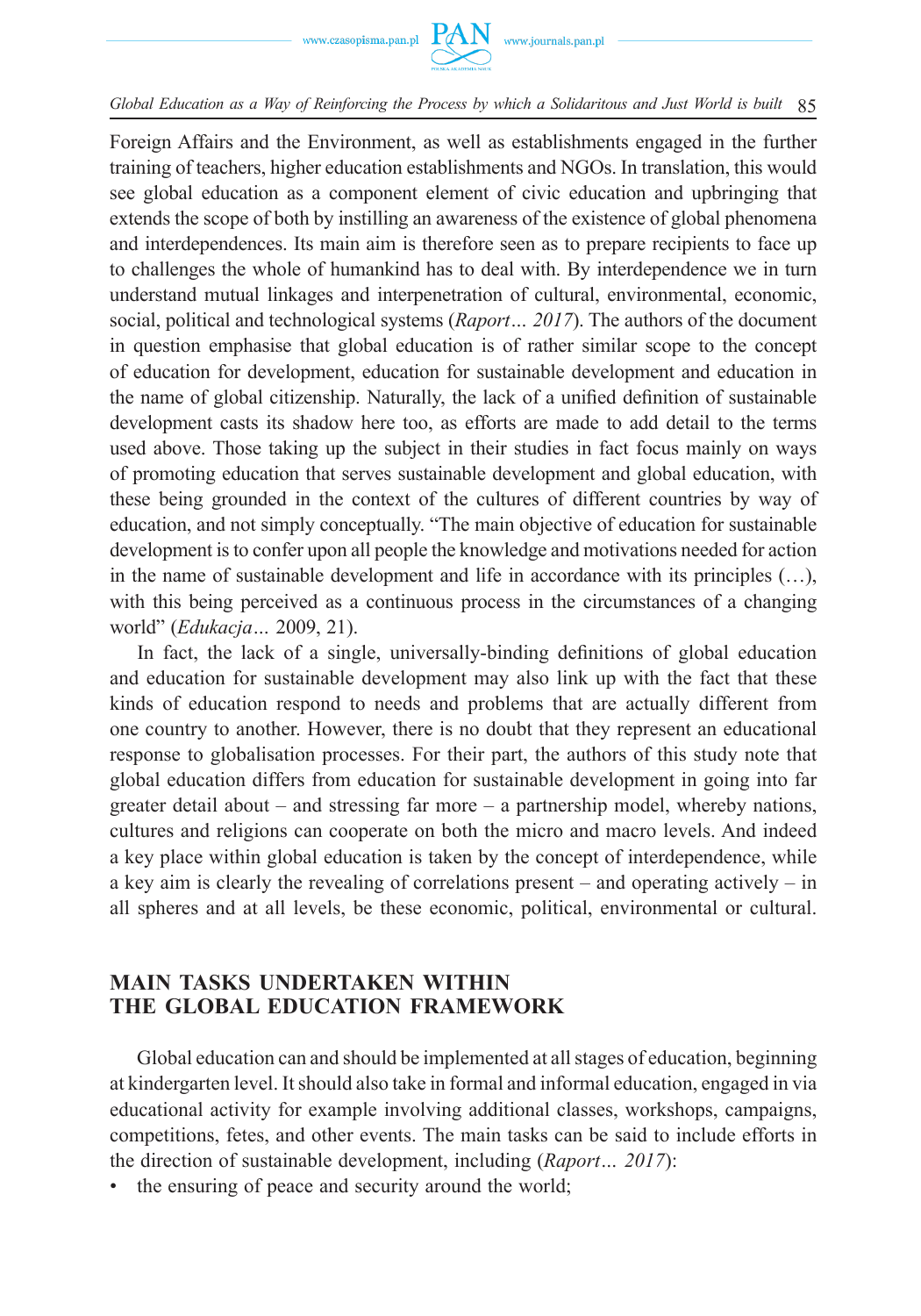- the protection of human rights:
- a raising of the quality of life in poorly-developed countries;
- protection of the natural environment;
- the development of partnerly relations between the rich North and the poor South. Global education thus sets very ambitious and extensive tasks for itself. However, the subject matter it deals with is not actually anything new. What is different is that the above themes represent a kind of multifaceted leading idea at all levels, while the comprehensive aspect requires that the process of conveying content needs perforce to be a very long one – all the more so as a dynamic of constant change is anyway present. Thus global education is not so much a subject as a whole course of study in itself, and one that extends through the entire curriculum. Its goal is in turn to help those receiving education to understand all of the information and opinions reaching them from around the world on a daily basis.

The main aims of global education should therefore be taken to include facilitated participation in the shaping of a better common future for the world. The unity and interdependence of the global community is emphasised and there is a striving to engender positive awareness as regards cultural diversity, to affirm belief in social justice and human rights, and to encourage peacemaking efforts, and all action in the name of a sustainable future at different times and places.

In recent years, efforts to promote the assumptions underpinning global education have become more widespread. Emphasis here should be put on the role played by the Lisbon-based North-South Centre and European Centre for Global Interdependence and Solidarity – an institution under the Council of Europe framework whose goal is to set up structures that promote cooperation in Europe, with a view to raising society's awareness of global interdependence and promoting solidarity policy in line with the Council's assumptions and goals, as well as respect for human rights, democracy and social justice. The Centre's activity is focused in two areas, as follows:

- the institutional pillar:
	- perfecting principles and partnership in the area of global education;
	- working to develop a European framework for global education, which will be recognised by decisionmakers (i.e. *Global Education Recommendations*);
	- ensuring space for dialogue, in order for experience to be shared and common priorities determined (by way of national and regional seminars);
	- strengthening the network of interested parties at the global and European levels, with particular account taken of the EU's new Member States (via *Global Education Week*);
	- promoting the practice of global education and encouraging its implementation (via *GEW*).
- the educational pillar:
	- offering training guidelines and courses for those involved in the upbringing of children (from both the formal and informal sectors), in order that these might both understand and give effect to global education (Coe.int 2017).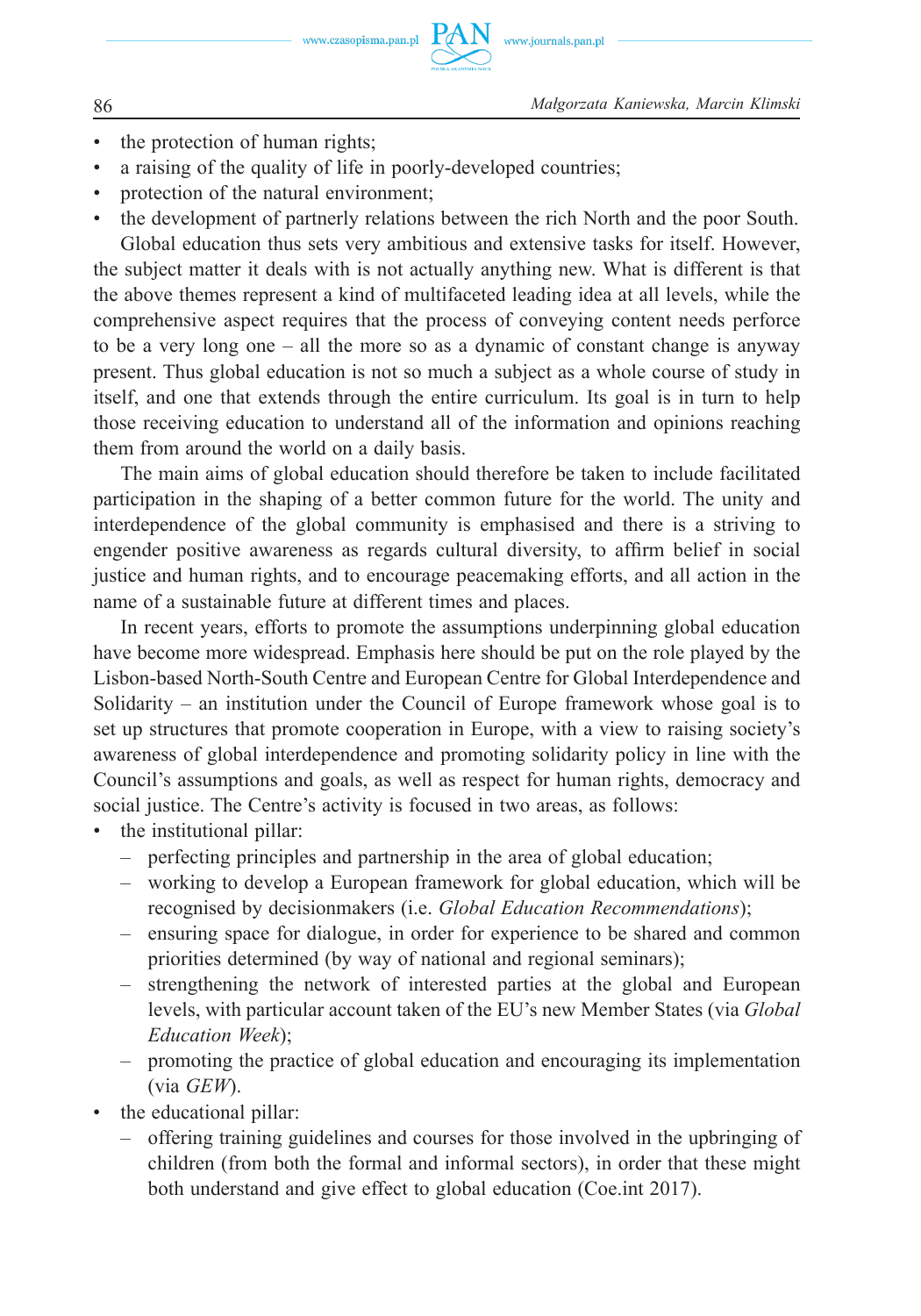The above activities seek to extend knowledge, while promoting skills, values and attitudes, with a view to ensuring a just and sustainable world in which everyone has the right and opportunity to make full use of potential. These efforts must be made from the earliest stages of education, by showing pupils the influence of the individual on global processes, and *vice versa*, and by working to eradicate stereotyping, prejudice and discrimination. At the same time, critical-thinking skills are being shaped, perspectives on life held by people in different parts of the world presented, with differences and similarities between people also shown, and aware decisionmaking and action encouraged. Promotion of diverse ways of living and culture is key, with any judging and assigning of value in line with the reality we ourselves know discouraged.

At its heart, global education invokes such values as justice, solidarity, accountability, freedom, peace and equality. These may be found in the four main domains of global education indicated by Dakmara Georgescu, i.e.:

- empathic education, shaping skills as regards understanding and putting oneself in someone else's shoes;
- education for solidarity, generating a feeling of community that extends beyond borders, groups, the country or race, and also helping to develop a feeling that such a community is being built;
- education for mutual respect and understanding, reinforcing bases for integration with other cultural circles, as well as readiness to adopt them within one's own circle;
- education against nationalism that develops an awareness of equality with citizens of other societies, with prejudices and deeply-rooted stereotypes thus set aside, and skills developed in "opening up" to other nations and communicating (Georgescu 2017).

One condition underpinning the efficacy of global education is that it should be the centre of attention where moral reflection is concerned.

## **THE BUILDING OF A NORMATIVE SYSTEM OF RULES OF PROCEDURE AS AN ETHICAL BASIS FOR GLOBAL EDUCATION**

Every action a person takes should be pursued on the basis of a defined and previously planned out scheme of how to proceed. This becomes particularly important when it concerns the process of education that is quite commonly made a reality within different groups in society. In global education, the way assumptions are given effect to is *inter alia* addressed to the youngest group in society – to children, and thus typically takes place on the basis of a precisely-defined programme of training. A scrupulouslyrun process is necessary when it comes to nurturing in children – from their earliest years – the skill to think creatively and systemically, with stereotypes and prejudices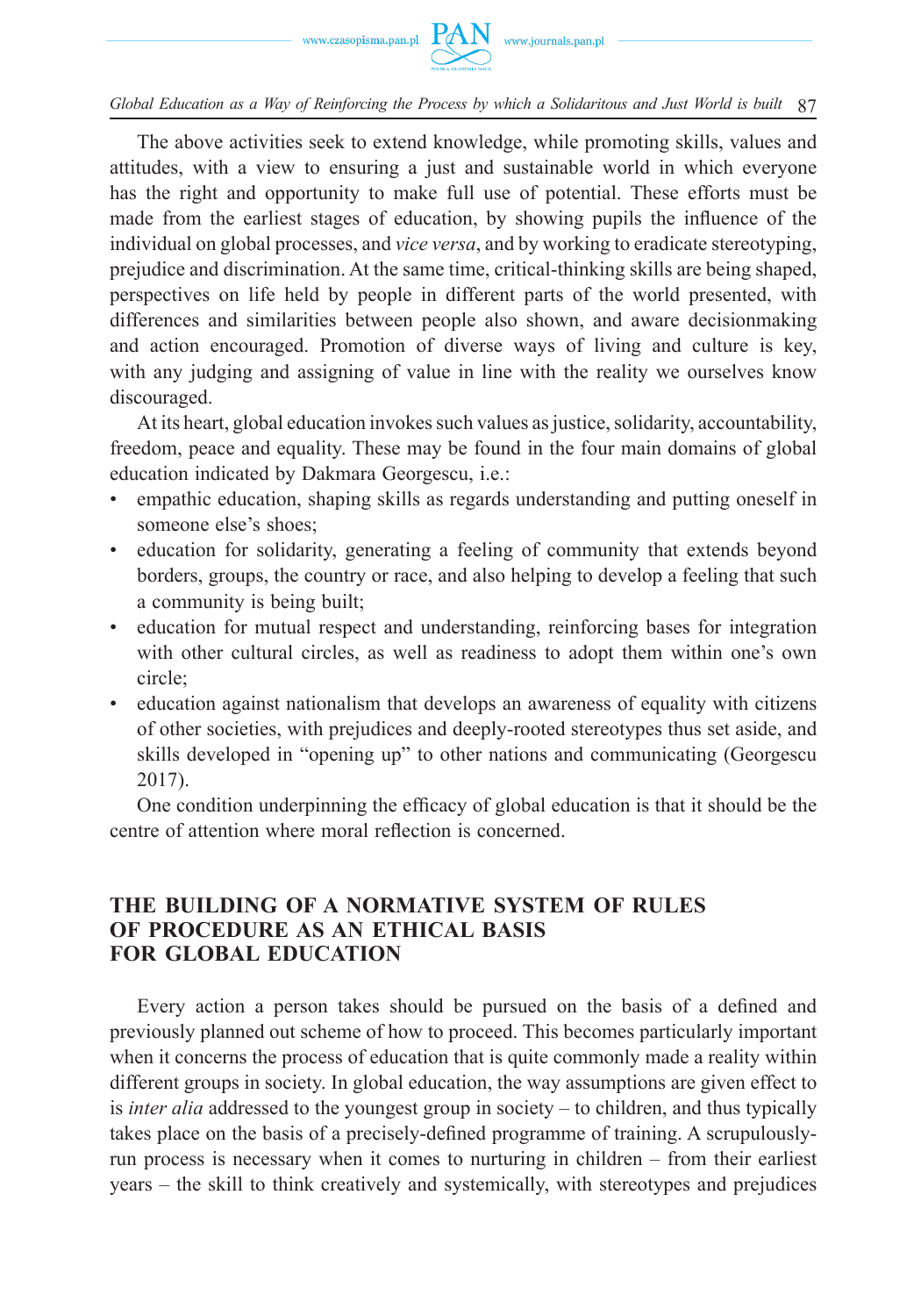www.czasopisma.pan.pl



88 *Małgorzata Kaniewska, Marcin Klimski*

eliminated, and with every effort made to present the values attendant upon human life, including human dignity, equality, peace, tolerance, solidarity and the feeling of community. This is all to encourage a change of attitude, with the pursuit of concrete activity incentivised, while stereotypical thinking on the subject of the world around us is abandoned. The training programme thus needs to refer to a catalogue of values devised by reference to ethics and serving in the achievement of the goals that are signalled.

Considerations of ethics and their role in the raising and teaching of children first arose in classical times and are continued with today. T. Styczeń proposes that, in the context of refl ection on ethics, one should adopt a set of ordered and argumented statements relating to the moral value of a humanist way of proceeding (Styczeń 1984, 26). This is the learning regulating all human activity in the context of the attainment of a preciselydefined good. Another proposal by which to define ethics is given by T. Slipko, for whom: "Ethics is a philosophical science that establishes moral bases and rules for human activity, with the assistance of the cognitive capacities a person has become instilled with" (Ślipko 1974, 17). As ethics relates to human activity and should only be ascribed to people, it must in consequence take account of the influence of the Thomist separation of cognition and desire, which operate jointly in the recognition of truth, the good and the desire to attain these. Human existence, also defined as the psychophysical essence is the object of these. T. Ślipko notes that, by reference to philosophical and ethical argumentation, it is only possible to refer to the single cognitive power that the intellect represents. A further consequence is specification within cognition, as utilised in philosophical and ethical diagnosis of a cognizance based strictly on reason and experience. In general in the philosophical sciences, and hence also in ethics, cognizance based strictly on reason is defined as a capacity for abstract thought that is in the sole possession of personal existence. With the aid of this skill, a human being is in a position to formulate general moral categories and appropriate norms in line with which to act. From an ethical perspective, experience denotes reflection engaged in by each individual in respect of his/her moral consciousness. In connection with that, it is appropriate for values and ethical norms to gain implementation within the process of global education as broadly conceived.

The matter of values is taken up in many detailed areas of humanistic reflection. This is so because of people's inclination – in the course of their all-embracing activity – to invoke an appropriate system of values. This process allows human beings to adopt a proper direction of activity as they strive simultaneously for a defined goal. Values especially play a key role in cognitive processes and decision-related activity when a person is in turn faced with the need to choose between possibilities that determine later actions. In connection with the tasks discharged in the life of every human being through values, an arising question concerns the possession of such a catalogue of values as lead in the direction of what is good. A "value" thus represents a very broad term, while at the same time being one of fundamental importance to a person. The very act of assigning a moral value to a defined act is proper to what it is to be a human being,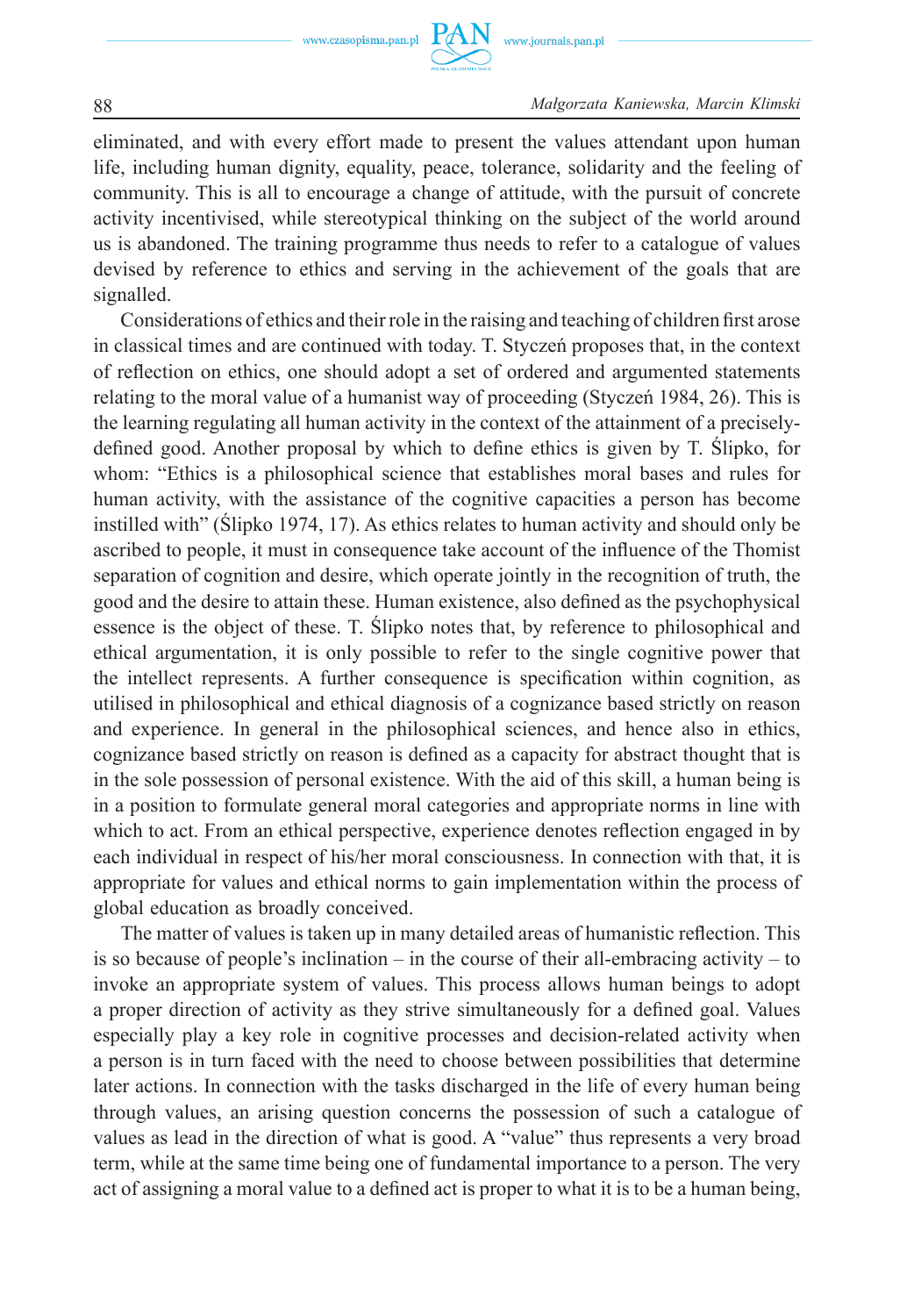

and needs to be understood in the context of the skill to make morally-conditioned appraisals. Thanks to moral values, it is possible to shape a person's personality, conferring an indivisible dimension upon it (Dyk 2002, 45).

The reference to catalogues of values of any kind that functions in the reality of society links up with the choice of those values that are most favourable to a person in the given situation. Conveying this mechanism well is the concept of "choosing man" (*Homo eligens*), which was devised by Andrzej Siciński, as he pursued the study of lifestyles among Poles. He conceptualised culture as a repertoire of values, symbols, signs and individual models, from which the individual chooses defined values in a more or less conscious way, in the course of the shaping of an individual lifestyle (Siciński 1985, 48, 51). He wrote that "A lifestyle is anchored in the culture of a given nation. Culture is in the nature of a repertoire that proposes certain possibilities, with the individual making a choice from among them (…). Lifestyle is a manifestation of some principle for how to proceed on a daily basis (i.e. the principle of choice) – from among the repertoire of possible behaviours in the given culture" (Siciński 1985, 53). A question arising out of this perspective is how to arrive at a collective construction of axiological order that ensures consensus, as well as social order that allows for complementary inter-personal interactions leading to achievement of the said objectives, while at the same time opposing extreme axiological relativism and hyperindividualism. One of the solutions is consensus-building as regards fundamental values that would be preserved and passed on by such preserving institutions as the family, the school, the church or the mass-media.

Value systems are thus hierarchical, but they are drawn upon in an individual manner. However, utilisation of values in a manner suitable for existing circumstances requires relevant knowledge. This is supplied by the different scientific disciplines referred to, which have offered a basis for outstanding thinkers to make the effort to offer a certain systematisation, as well as engaging in the study of interactions between them. In his musings, J. Tischner drew attention to the matter of "thinking in accordance with values". What he was first and foremost on about was some checking as to what these are for the given person him/herself. Values are set out in certain choices a person makes. In some way they are also "beneficiaries" of the relationships pertaining between people. J. Tischner sought values in everything that reality was made up of, but especially in the human being (Węgrzecki 2002, 93).

It results from what was established earlier that values accompany the person in almost everything he or she does. The ascribed role in axiological procedure is a dual one. In the first case, people's self-realisation as social beings depends on the civilisation in which they finds themselves, and on the culture that holds sway therein. In consequence, this is partly dependent on the values cultivated in that reality. The second axiological layer to the life strategy indicates that each person is permitted to create or recognise something as a value. This is how for one person a value is a defined feature or attitude, while for another that is not necessarily so. The recognition of something as a value is thus a subjective process. It is also obvious that axiological reference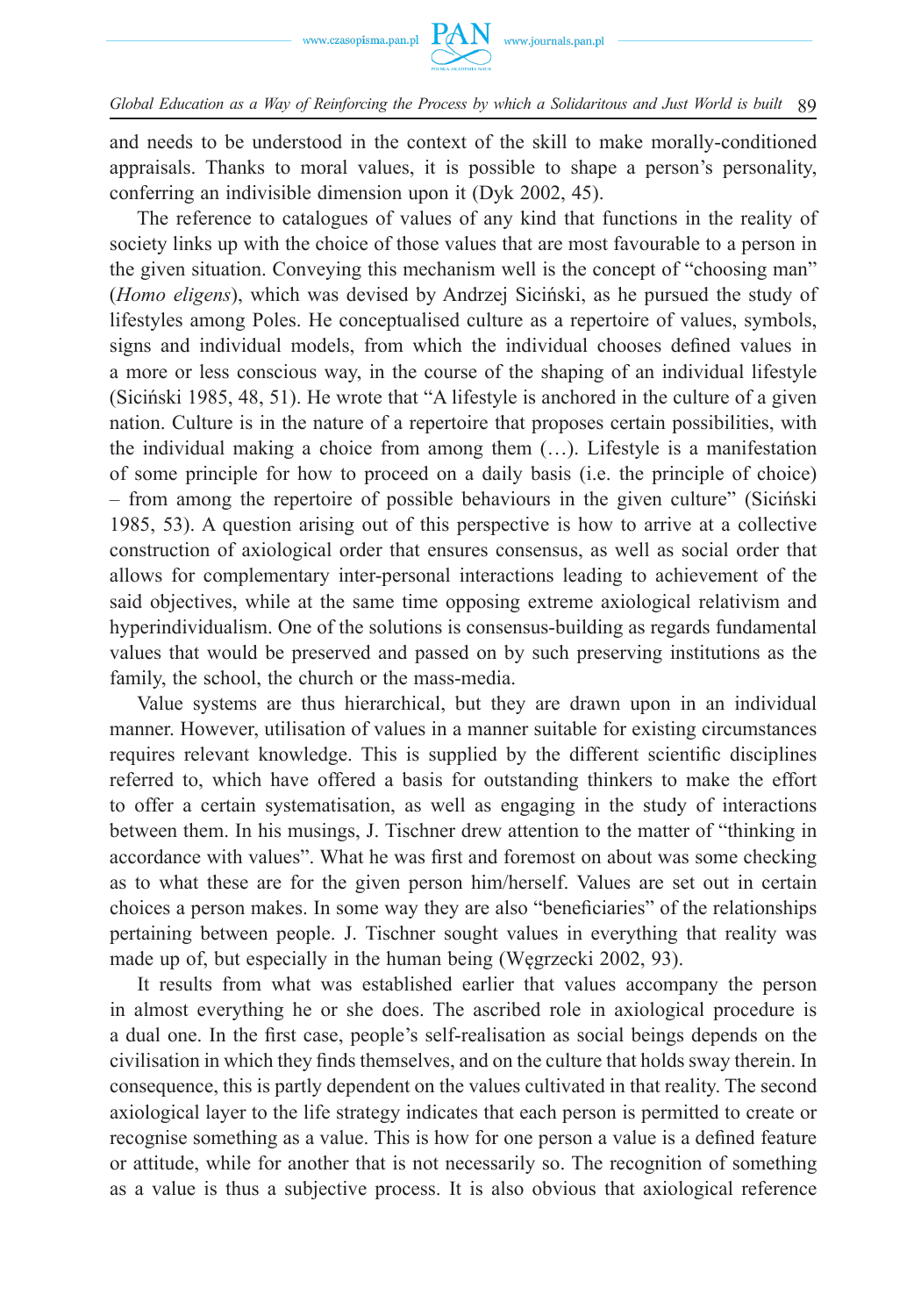www.czasopisma.pan.pl

 $PAN$  www.journals.pan.pl



90 *Małgorzata Kaniewska, Marcin Klimski*

should arise at each preliminary phase of our activity and intended undertakings. This *inter alia* postulates environmental ethics as they are understood in the general sense. The values that are propagated within the framework of different concepts represent signposting for people as to how their way of behaving in respective of the natural environment might be appropriate and justifiable. The environment constitutes that area in which people themselves may experience some kind of self-realisation. Without nature – understood as the natural environment – the creative and productive culture of *Homo sapiens* could not exist. The axiology of environmental ethics "(…) is a general orientation directing thinking and action alike at what is most elemental, and at the same time especially valuable and noble" (Tyburski 2011, 108). The idea that a person thinks in line with values is well-known. In the face of that, there is justification for the formation of awareness as regards an appropriate existence for humankind within the socio-natural environment on the basis of axiological issues. Signalled human being+nature relationships may be achieved correctly where human existence makes reference to a catalogue of values that also takes account of the interests of nonpersonal beings. Moreover, all human activity that has as its aim the management of reality must ever more fully consolidate tasks in theory on the one hand and in practice on the other, specifically on the basis of values, with a view to some new dimension being attained. All practice that focuses in on the shaping of new thinking in the sphere of ethics (including environmental ethics) makes reference to axiological premises. In large measure, accounting for values in everyday practice becomes possible thanks to a process of education that has been gone through at some earlier time. In the course of that process a person learns a suitable means of existence in the socionatural environment, thereby enjoying the chance to become an aware citizen of global reality.

W. Tyburski uses several points to justify the invoking of a system of values in relation to their nature:

- values have a knowledge-creating dimension in that through them a person becomes informed as to the fundamental assumptions underpinning a defined concept;
- by way of values, a person can express a subjective opinion in the matter of theories or programmes that aspire to implementation in practice, hence the helpfulness of values when it comes to defining such undertakings in a more precise manner;
- where a catalogue of values is both established correctly and then given force of law, this can serve as a stimulus, not only for the individual, but also for a society or organisation, to act on its basis;
- values that are presented clearly come to serve as a basis for resolving and counteracting conflicts existing between people, the economy and the natural environment; moreover they stimulate the taking of decisions that do not impinge upon the main priorities of either the human being or the world of nature;
- values also have their inherent practical dimension, given that they help with the generation of the appropriate Acts, codes, regulations or general principles by which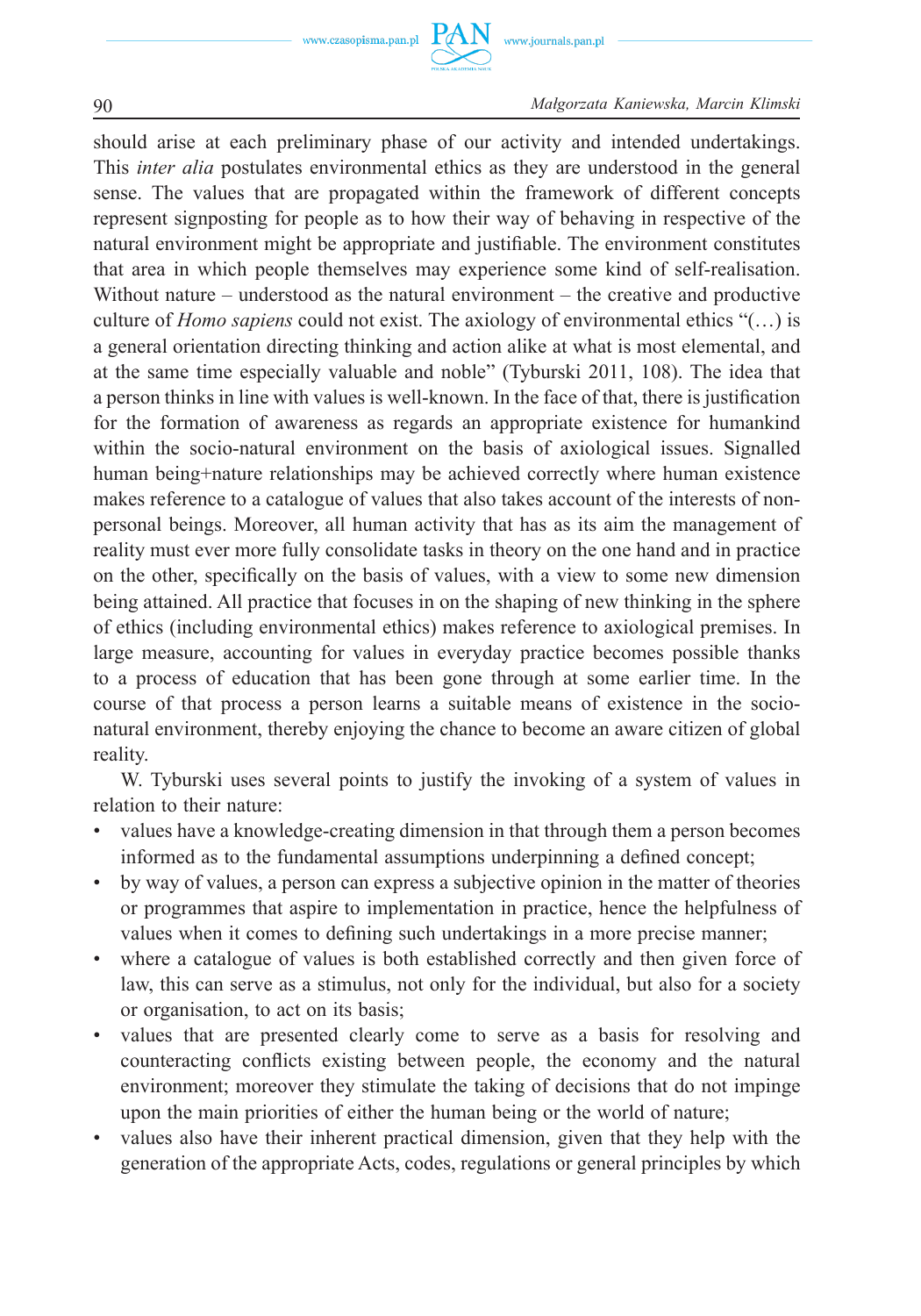to proceed, which together confer a systematic character upon humankind's referral to the socio-natural-economic environment (Tyburski 2011, 109).

On the basis of a system of values, it is necessary to bring in standards that serve in finding the best consensus for situations of dispute in relationships pertaining between humankind and nature, with this also providing a chance for a solidaritous and just world to come into existence. It is an obvious matter that the existence of the human species cannot occur without this leaving some more major trace. The issue is rather that all the activity people engage in should be accompanied by account taken of the moral consequences of the deeds involved. Equally important is that values and norms should stimulate individuals into doing more than just pay lip service to the protection of the social and natural environment (Tyburski 2011, 110). While certain consequences that the anthroposphere has for the biosphere are irreversible, the task facing humankind today pushes it towards the shaping of an environment that is "friendly" and safe, not only for human beings themselves, but also for that environment's other components. For the biosphere (which also includes our species) should be a place in which order and harmony are achieved – at least to the extent that the real possibilities allow.

Education in relation to global issues cannot take place without reference to the values and norms that have taken shape on the canvas of philosophical and ethical reflection. "The system of values adopted has its impact on the entirety of the human thought process, and thus on both attitudes and behaviour. It is also for that reason that the sphere of educational impact falls within the sphere of interest of society as a whole" (Wosik-Kowala and Zubrzycka-Maciąg 2011, 31). Research into pedagogical ethics has involved the separation of the sphere of the social and ethical values of behaviour, which are related to co-existence with others. Reference to these values allows for appropriate functioning within society, as it conditions proper cooperation with other people in diverse environments or communities (Homplewicz 1996, 147).

## **MAKING A REALITY OUT OF THE VALUES OF SOLIDARITY AND THE FEELING OF COMMUNITY AS A GOAL OF GLOBAL EDUCATION**

Solidarity and a feeling of community are values capable of being recognised as the basis for global education. They are of key significance for the building of a sustainable world, and in that way are articulated in various different concepts relating to global and environmental ethics. What emerges as a result is the need to nurture the idea of community between human society and the world of nature. A manifestation of this might be the holistic conceptualisation of environmental ethics made manifest in the views of Aldo Leopold, as well as a biocentrically orientated argumentation by which reference is made to the evolutionary process, with a view to showing the same path towards adaptation for the human species as for others. Solidarity thus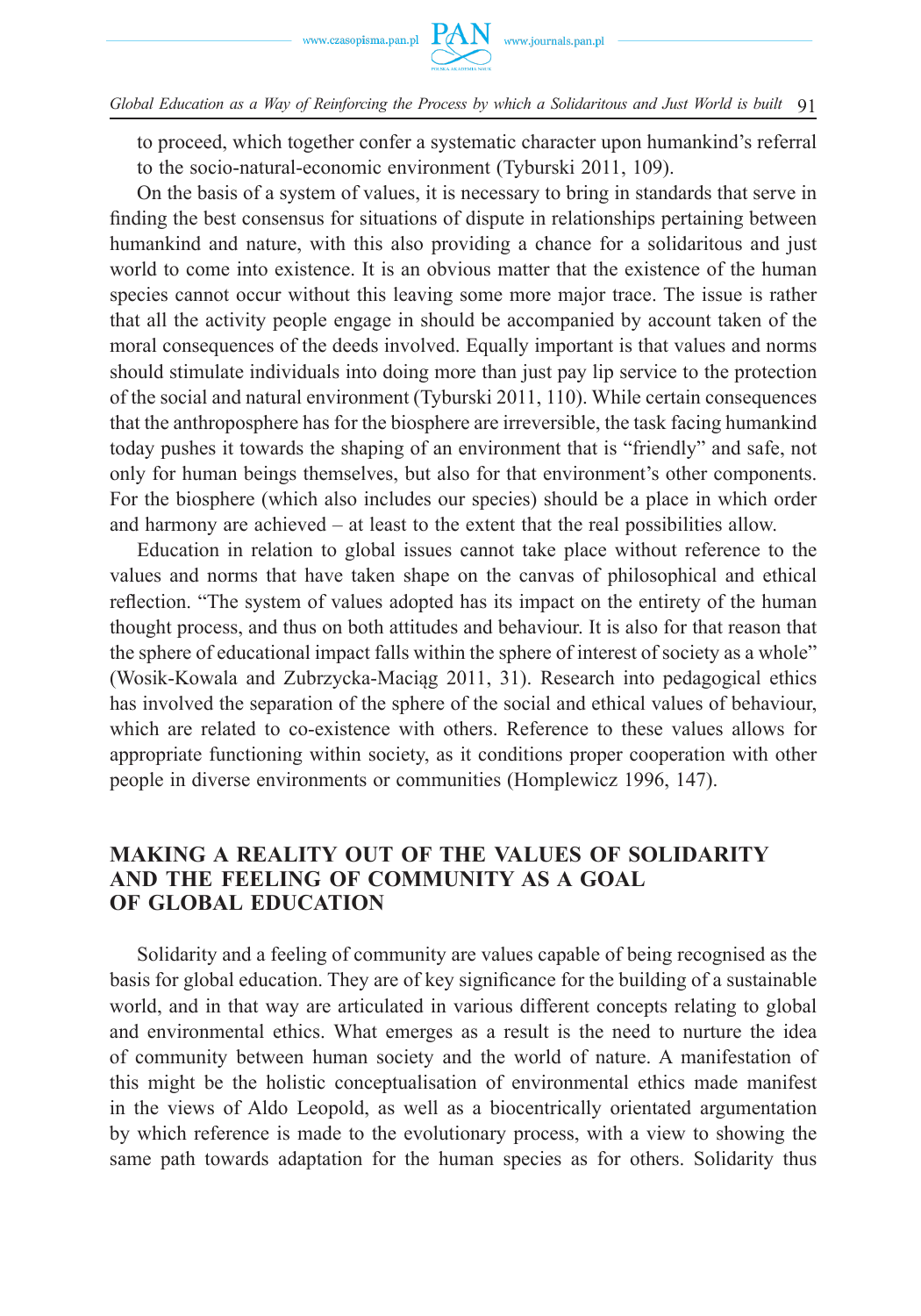

92 *Małgorzata Kaniewska, Marcin Klimski*

becomes an autotelic value, "(…) designating an ideal for humankind harmonised within the necessary structure of a species community" (Lipiec 1999, 219). The values of solidarity and the feeling of community are also expressed in the anthropocentric concept. Though humankind transcends the world of non-human existence, these values impose an obligation that there should be responsible behaviour and action in the interest of the socio-natural environment.

The value of solidarity postulated by reference to different ethics combines with the simultaneous construction of a community between human beings and nature to generate something more than mere normative recommendations. For it to be taken account of, it is also necessary that there be a well-thought-through formulation of guidelines serving civilisational development. No socioeconomic progress can take place unless the interests of existence beyond that of human beings is taken into account. This aspect does much to strengthen the conviction that "each sensible concept for civilizational development must take account of the axiom regarding a common fate for humankind and nature" (Tyburski 2011, 147–148). Among other manifestations that the values of solidarity and a feeling of community bring to educational practice we find the need for environmental problems to be addressed in the international dimension, along with concern for the environment's future state, given that future generations of human beings will be making use of its resources. What is assumed as a result is the existence within socio-natural reality of a so-called global solidarity that favours the creation of a new style of independent acting and thinking not subject to political and cultural differentiation (Tyburski 2011, 148).

## **CONCLUDING REMARKS**

Global education encompasses an exceptionally wide spectrum of subject matter, if concentrated around such global threats as poverty, migration, overpopulation, armed conflict and climate change. Such a level of complexity requires that a long-term process of the transfer of full and reliable information should take place, in order that contemporary issues can be the subject of objective assessment. This is difficult, because the content is subject to the powerful dynamic of constantly ongoing change. There is no doubt that the promotion of global education in Polish schools depends crucially on the inclusion of precise guidelines and requirements in the curriculum basis.

It should be stressed that global education needs to start at the pre-school and early-school stages, in order that stable bases can be put in place to allow for further development throughout the educational process. Early education allows knowledge and skills to be acquired, while shaping attitudes of openness towards the subject matter.

Educational programmes taking account of global subject matter should encompass moral reflection, while making clear reference to values. The combination of content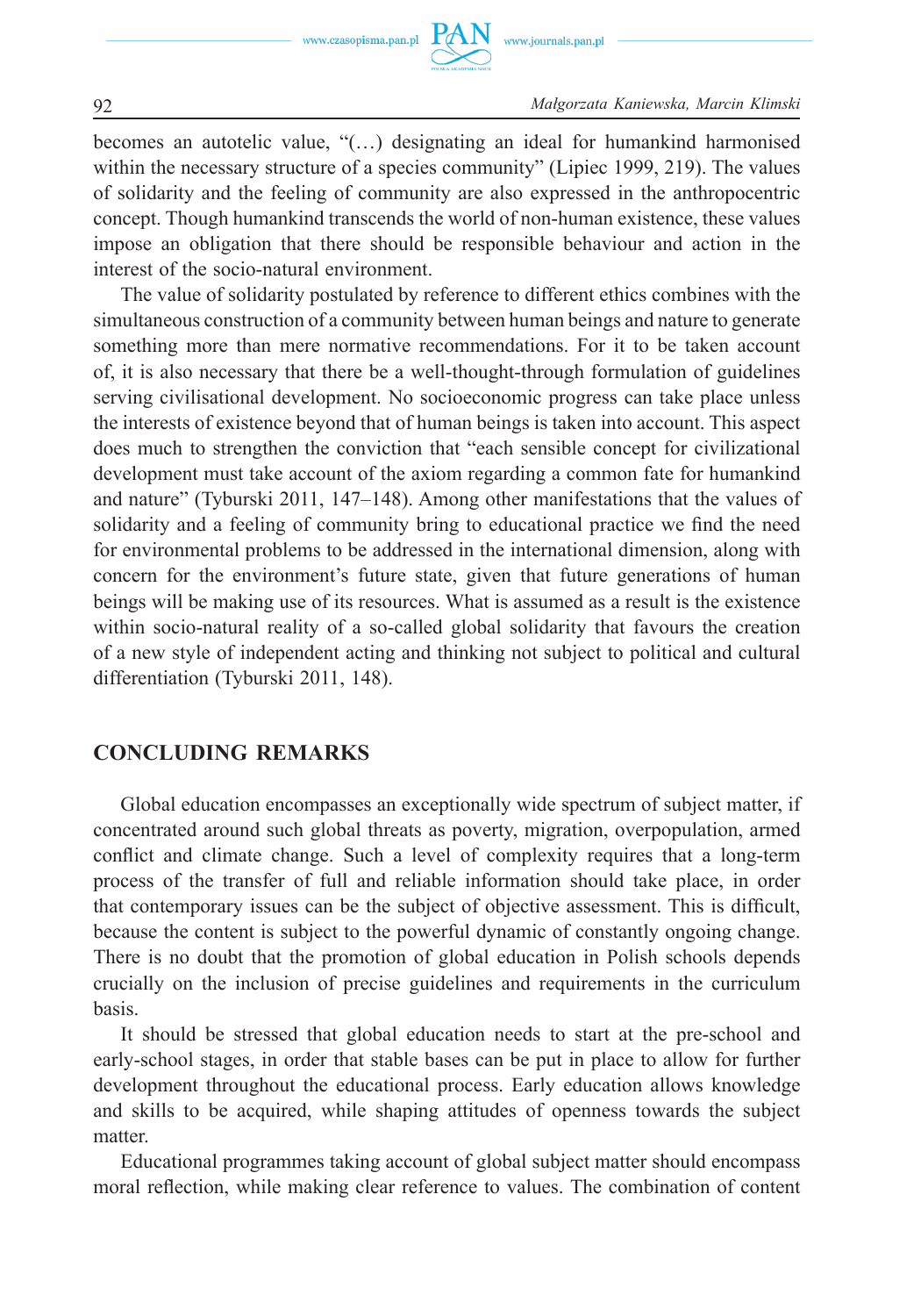

based on scientific facts with axiology *inter alia* stressing the key importance of solidarity and justice forms part of the global process by which a sustainable world can be built. In this sense, global education is conceptualised systemically and programmatically. It is after all in this dimension that there is a chance, not only to make society aware of contemporary threats to health and life and to global problems, but also to propose, and at the same time steer in the direction of, the kind of catalogue of values whose pursuit would denote a genuine and responsible reaction meeting humanity's needs.

## **REFERECES**

- Coe.int. 2017, *Global education activities*, Access: 9.04.2017, http://www.coe.int/t/dg4/nscentre/ GE/ge1\_EN.asp?
- Dyk W., 2002, *Etyczny wymiar człowieka*, (*The ethical dimension of man*), Wydawnictwo Naukowe Uniwersytetu Szczecińskiego, Szczecin.
- *Edukacja globalna*, (*Global Education*), 2017, Globalna.edu.pl, Access: 9.04.2017, http://www. globalna.edu.pl/edukacja\_globalna1/
- *Edukacja ku zmianie: podręcznik edukacji na rzecz zrównoważonego rozwoju*, (*Education for Change: A Handbook for teaching and learning Sustainable Development*), 2009, Jutvik G., Liepina I. (eds), transleted by M. Szkudlarek, Program Uniwersytetu Bałtyckiego (Baltic University Programme Uppsala University).
- Encyklopedia.pwn.pl, 2017, *Edukacja globalna*, (*Global Education*), Access: 15.03.2017, http:// encyklopedia.pwn.pl/szukaj/edukacja%20globalna.html
- Georgescu D., 2017, *Global Education Charter*, Access: 20.03.2017, https://www.coe.int/t/dg4/ nscentre/Resources/Publications/Global%20Education%20Charter.pdf.
- Homplewicz J., 1996, *Etyka pedagogiczna* (*Pedagogical ethics*), Wydawnictwo Wyższej Szkoły Pedagogicznej, Rzeszów.
- Lipiec J., 1999, *Prolegomena etyki globalnej*, (*Prolegomena of global ethics*), [in:] *Idea etyczności globalnej*, (*The idea of global ethics*), J. Sekuła (ed.), Wydawnictwo Seculum, Siedlce, 197-235.
- *Raport z procesu międzysektorowego na temat edukacji globalne, (Report on the cross-sectoral process of global education), 2017, Zagranica.org.pl*, Access: 20.03.2017, http://zagranica. org.pl/sites/zagranica.org.pl/files/attachments/Dokumenty/Ministerialne/raport\_z\_procesu miedzysektorowego\_eg.pdf.
- Siciński A., 1985, *Styl życia kultura wybór*, (*Lifestyle culture choice*), Kultura i Społeczeństwo, 2, 48–53.
- Styczeń T., 1984, *W drodze do etyki*, (*On the way to ethics*), Redakcja Wydawnictw KUL, Lublin.
- Ślipko T., 1974, *Etos chrześcijański. Zarys etyki ogólnej*, (*Christian ethos. Outline of general ethics*), Wydawnictwo Apostolstwa Modlitwy, Kraków.
- Tyburski W., 2011, *Etyka środowiskowa i jej wkład w budowanie świadomości sprzyjającej wdrażaniu idei zrównoważonego rozwoju*, (*Environmental ethics and its contribution to building awareness for the implementation of the idea of sustainable development*),